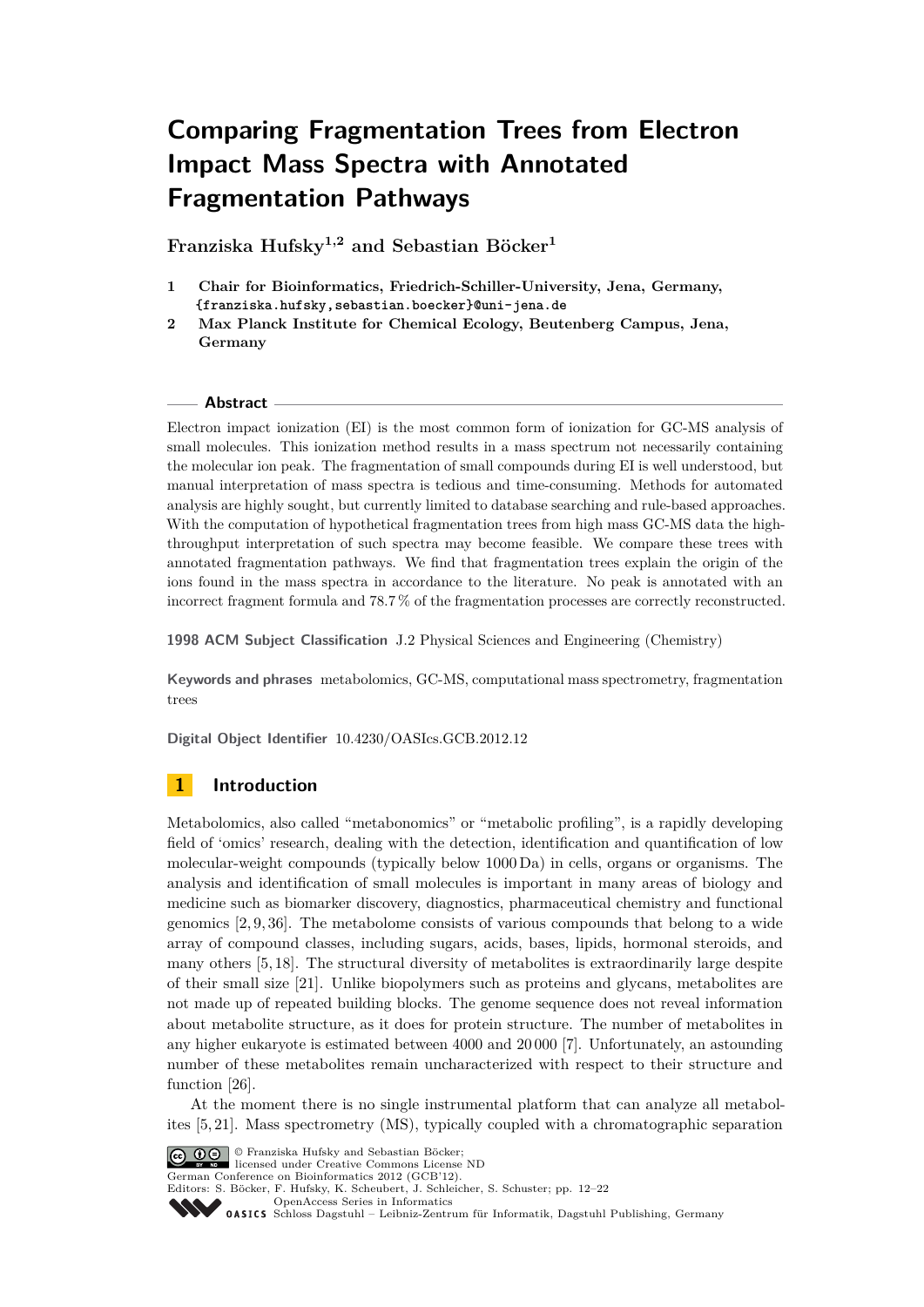#### **F. Hufsky and S. Böcker 13**

technology, is one of the key technologies for the identification of small molecules. It has excellent compound specificity and high sensitivity. In particular, MS sensitivity is orders of magnitude higher than that of nuclear magnetic resonance (NMR) [\[21,](#page-10-1) [29\]](#page-10-4). Several kinds of analytical apparatus have been developed and most of these combine chromatography with a fragmentation technique to increase compound specificity. Gas chromatography coupled to mass spectrometry (GC-MS) is one of the most frequent tools for profiling metabolites and it was in existence decades before liquid chromatography MS (LC-MS) [\[8,](#page-9-5) [14\]](#page-9-6). The amount of data produced during metabolomic analysis is hard to process and analyze manually [\[18\]](#page-9-3).

The most common ionization technique in GC-MS is electron impact ionization (EI). The resulting fragment-rich mass spectra are in general consistent and specific for each molecule [\[20,](#page-10-5) [21\]](#page-10-1) and fragmentation mechanisms are already well described [\[23\]](#page-10-6). Reference spectra were collected over many years, allowing for automated interpretation via database search [\[24\]](#page-10-7). Where the compound is unknown, comparing the spectrum obtained to a spectral library will result in imprecise or incorrect hits, or no hits at all [\[8,](#page-9-5) [18,](#page-9-3) [20\]](#page-10-5). To cover a wider range of compounds in silico fragmentation is used to predict spectra of compounds with known structure  $[11, 12, 19, 37]$  $[11, 12, 19, 37]$  $[11, 12, 19, 37]$  $[11, 12, 19, 37]$ . A first step towards the structural elucidation of fully unknown compounds is feature-based identification of the compound class [\[17,](#page-9-10) [19,](#page-9-9) [34,](#page-10-9) [35\]](#page-10-10). See Kind and Fiehn [\[20\]](#page-10-5) for a comprehensive review of computational techniques for small molecule mass spectrometry.

Böcker and Rasche [\[3\]](#page-9-11) introduced fragmentation trees for the *de novo* interpretation of metabolite fragmentation data. The fragmentation tree concept helps to identify the molecular formulas of the compound and to interpret the fragmentation process. Nodes are annotated with the molecular formulas of the fragments, and edges represent fragmentation events, that is, neutral or radical losses. Computing fragmentation trees does not require databases of compound structures or mass spectra or expert knowledge of fragmentation. The trees can be compared to each other to identify compound classes of unknowns [\[28\]](#page-10-11). Expert evaluation suggests that the fragmentation trees from  $LC-MS<sup>2</sup>$  data are of very good quality [\[29\]](#page-10-4). Fragmentation trees can also be computed from  $LC-MS<sup>n</sup>$  data [\[31\]](#page-10-12). Recently, Hufsky *et al.* [\[16\]](#page-9-12) presented a computational method for the *de novo* interpretation of EI fragmentation data, based on fragmentation tree construction, and applied it to real world data. Besides a list of common losses, this method does not use any chemical expert knowledge, but does require high mass accuracy of the measurements [\[16\]](#page-9-12).

In this study, we evaluate the quality of fragmentation trees computed from EI fragmentation data [\[16\]](#page-9-12). To evaluate the potential of fragmentation trees to reconstruct fragmentation processes we compare them to annotated fragmentation pathways of 22 compounds from the literature. The constructed fragmentation trees were not supposed to depict the actual fragmentation reactions. They however agree well with the annotated pathways explaining the origin of the respective ions found in the mass spectra. No peak was annotated with an incorrect fragment formula and 78.7 % of the fragmentation processes were correctly reconstructed. For the annotation of the fragmentation processes in the literature the molecular structures of the compounds were used. In contrast, the computation of fragmentation trees works without this knowledge. The assignment of molecular formulas to all fragments and explanation of relevant fragmentation reactions independent of existing library knowledge, supports the structural elucidation of unknown compounds. Combined with a method for the automated comparison of fragmentation trees [\[15,](#page-9-13) [28\]](#page-10-11) it will enable the automated analysis of metabolites that are not included in common libraries.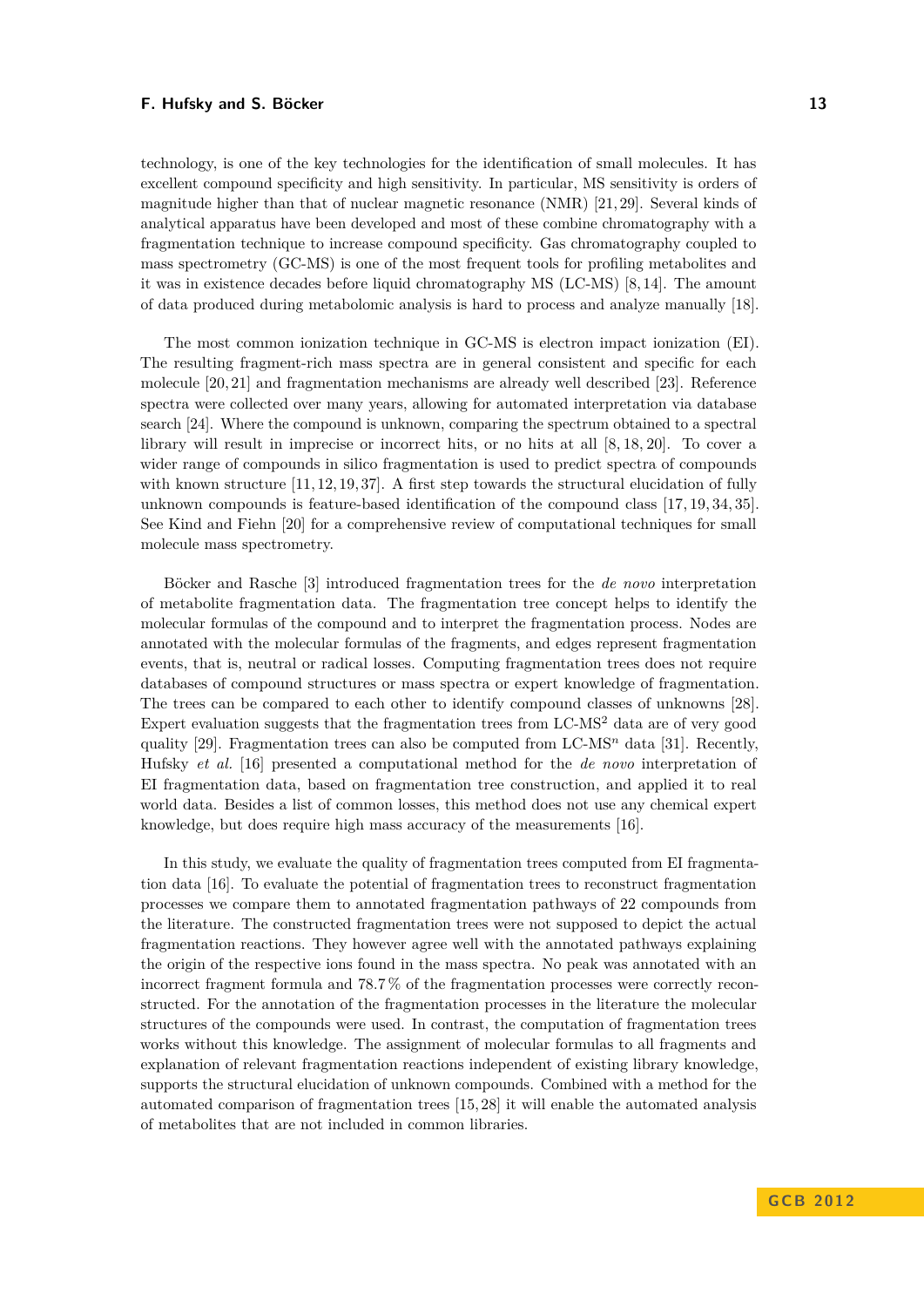# **2 Methods**

For the interpretation of the GC-MS spectra we use fragmentation trees as introduced by Böcker and Rasche [\[3\]](#page-9-11) for LC-MS<sup>2</sup> spectra. A hypothetical fragmentation tree models fragmentation cascades by annotating nodes with the molecular formulas of fragments, and edges with fragmentation events, that is, neutral or radical losses. The root of the fragmentation tree is labeled with the molecular formula of the unfragmented ion. For LC-MS<sup>2</sup> data the molecular ion mass is known. EI results in a mass spectrum not necessarily containing the molecular ion peak. Hufsky *et al.* [\[16\]](#page-9-12) proposed a method for computing fragmentation trees from such data.

To compute a fragmentation tree from an EI fragmentation spectrum a fragmentation graph is constructed. All candidate molecular formulas within the mass accuracy of the instrument are computed for each peak. The fragmentation graph contains a node for each decomposition. The nodes are colored, such that all explanations of the same peak receive the same color. Nodes are weighted using mass deviation and peak intensity [\[3\]](#page-9-11). Two nodes are connected by an edge (corresponding to a loss) if the second molecular formula is a subformula of the first. Edges are weighted according to their plausibility as real fragmentation steps considering the mass of the loss, the ratio between carbon and hetero atoms, and common losses for EI fragmentation (see Table [1\)](#page-2-0). See [\[16\]](#page-9-12) for a detailed description of the scoring.

The colorful subtree with maximum sum of edge weights is the explanation of the observed fragments, that fits best with the given conditions. Considering trees every fragment is explained by a unique fragmentation pathway, see [\[29\]](#page-10-4). Considering only colorful trees every peak is explained by a single fragment. Several fragments resulting in a single peak is an extremely rare event in practice.

By demanding that each fragment in the fragmentation spectrum is generated by a single fragmentation pathway we slightly oversimplify the problem. Our optimization algorithm will choose the mainly occurring pathway to compute a fragmentation tree. There are two exceptions to this reasoning: (1) In the resulting fragmentation tree, assume that some fragment  $f_3$  is cleaved from  $f_2$ , which is in turn cleaved from  $f_1$ . Solely from the EI fragmentation pattern and without additional structural information, it cannot be ruled out that fragment  $f_3$  is in truth cleaved directly from  $f_1$ . Both interpretations are implicitly encoded in the fragmentation tree: the fragmentation may occur from the fragment's direct parent in the tree or from any of its parents (see Figure [1\(](#page-3-0)a)). (2) In the resulting fragmentation tree, assume that some fragment  $f_2$  is cleaved from a fragment  $f_1$  by loosing  $l_1$  and another fragment  $f_3$  is cleaved from  $f_1$  by loosing  $l_2$ . Further, another fragment  $f_4$  is cleaved from  $f_2$  by loosing  $l_2$ . Solely from the data, it cannot be ruled out that fragment  $f_4$ is in truth cleaved from  $f_3$  by loosing  $l_1$ . Again, both interpretations are implicitly encoded

<span id="page-2-0"></span>**Table 1** List of common losses over the alphabet used throughout this study (CHNOPSCl) for scoring EI fragmentation reactions [\[13\]](#page-9-14). The losses are sorted by integer mass and their probability of occurrence in a GC-MS spectrum [\[16\]](#page-9-12). Losses in the first row (dark green) are very common and thus score high, while losses in the last row (orange) are not-that-common and thus score comparatively low.

|                            | integer mass |                |                |                 |         |             |    |    |    |                                               |          |          |                   |         |                      |       |                   |          |                       |    |                                         |                 |           |       |                   |                         |    |          |             |    |                   |
|----------------------------|--------------|----------------|----------------|-----------------|---------|-------------|----|----|----|-----------------------------------------------|----------|----------|-------------------|---------|----------------------|-------|-------------------|----------|-----------------------|----|-----------------------------------------|-----------------|-----------|-------|-------------------|-------------------------|----|----------|-------------|----|-------------------|
| frequency of<br>occurrence |              | 2 3            |                |                 |         | 15 16 17    | 18 | 19 | 26 | 27                                            | 28       | 29 30 31 |                   | 32      | 33                   | 35 36 | 41                | 42       | 43                    | 44 | 45                                      | 46              |           | 48 55 | 56                | 59                      | 60 | 72       | 73          | 77 | 91                |
|                            |              |                |                | CH <sub>2</sub> |         | $H_2N H_2O$ |    |    |    | $C_2H_2$ CHN CO $C_2H_5$ NO CH <sub>3</sub> O | $C_2H_4$ |          |                   |         | $H_2S$               |       | $HCI$ $C_3H_5$    |          | $C_2H_7$<br>$C_2H_3O$ |    | $CO2$ , $C2H5O$ , $C2H6O$               |                 |           |       |                   | $C_2H_3O_2$ $C_2H_4O_2$ |    |          |             |    | $C_6H_5$ $C_7H_7$ |
|                            |              |                |                |                 |         | $H2N$ HO    |    |    |    |                                               |          | CHO      |                   |         | CH <sub>5</sub> O CI |       |                   | $C_3H_6$ |                       |    | $C_2H_4O$ CHO <sub>2</sub><br>$C_2H_7N$ | NO <sub>2</sub> |           |       | $C_4H_8$          |                         |    |          | $C_3H_5O_2$ |    |                   |
|                            | н            |                | H <sub>3</sub> |                 |         |             |    |    |    |                                               |          |          |                   | $CH_4O$ |                      |       | $C_2H_3N C_2H_2O$ |          |                       |    |                                         |                 |           |       | $C_4H_7$ $C_2O_2$ |                         |    | $C_2O_3$ |             |    |                   |
|                            |              | H <sub>2</sub> |                |                 | $\circ$ |             |    |    |    | $H_3O$ CN $C_2H_3$ N <sub>2</sub>             |          |          | CH <sub>2</sub> O |         | S HS                 |       |                   |          |                       |    |                                         |                 | <b>OS</b> |       |                   |                         |    |          |             |    |                   |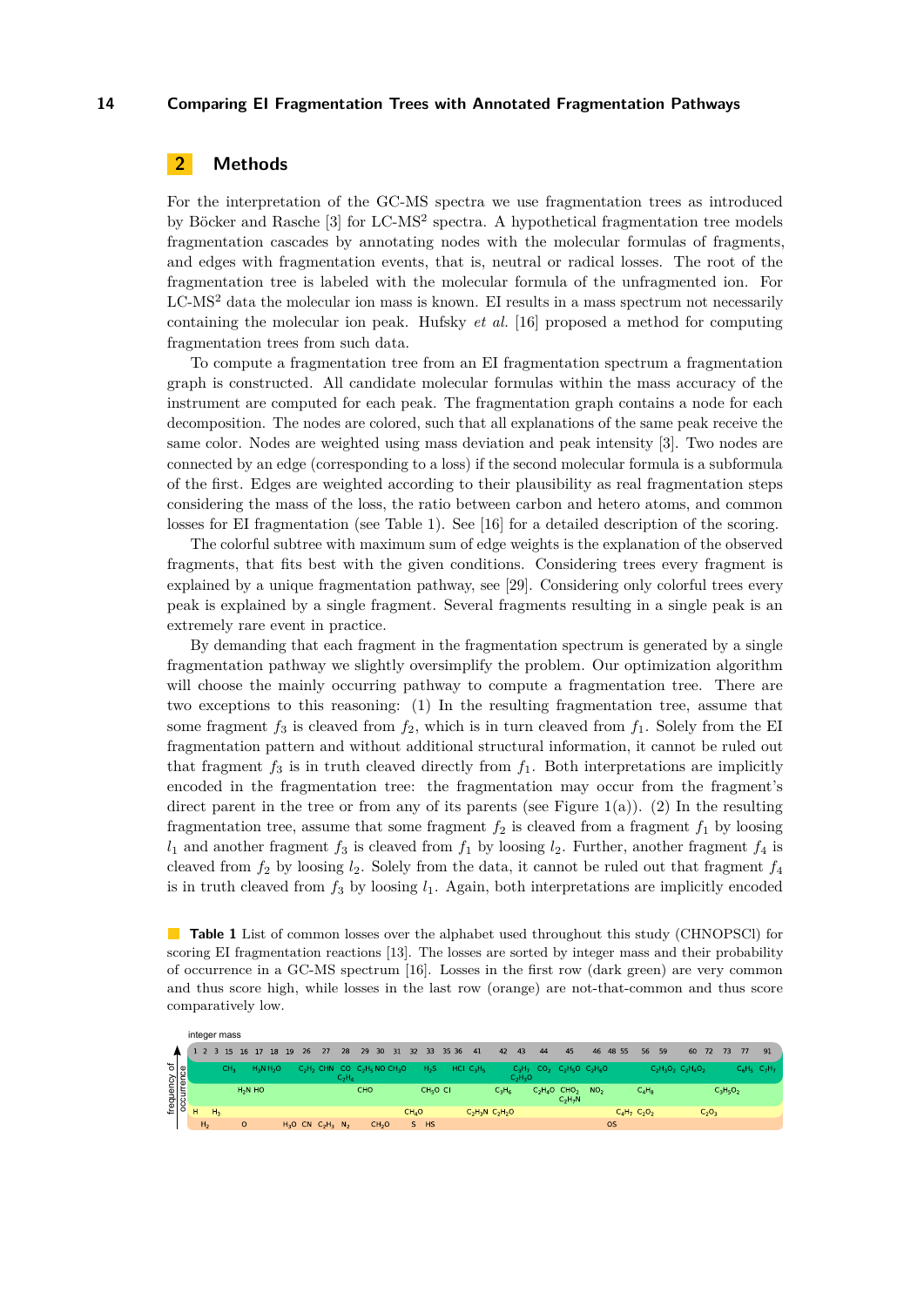#### <span id="page-3-0"></span>**F. Hufsky and S. Böcker 15** and the state of the state of the state of the state of the state of the state of the state of the state of the state of the state of the state of the state of the state of the state of the sta



**Figure 1** Comparing fragmentation trees (solid edges) with annotated pathways from the literature (dashed edges). (a) In the fragmentation tree, fragment  $f_3$  is cleaved from  $f_2$ , which is in turn cleaved from  $f_1$ . It cannot be ruled out that fragment  $f_3$  is in truth cleaved directly from  $f_1$  (dotted edge). Both interpretations are implicitly encoded in the fragmentation tree. We evaluate these edges as *correct*. (b) In the fragmentation tree, fragment  $f_3$  is cleaved directly from  $f_1$ , while in truth it is cleaved from *f*<sup>2</sup> (dotted edge), which is in turn cleaved from *f*1. We evaluate these edges as inserted *to high*. (c) *Parallelogram:* Fragment *f*<sup>4</sup> is cleaved from *f*<sup>2</sup> by loosing *l*2, which is in turn cleaved from  $f_1$  by loosing  $l_1$ . In truth fragment  $f_4$  is cleaved by loosing  $l_2$  first and  $l_1$  afterwards (dotted edge). Both interpretations are implicitly encoded in the fragmentation tree. We evaluate these edges as *correct*.

in the fragmentation tree: the fragmentation may occur by loosing  $l_1$  first and  $l_2$  afterwards, or the other way (see Figure [1\(](#page-3-0)c)). In the following, we call this constellation *parallelogram*.

EI is a hard ionization technique often resulting in missing or low intensity molecular ion peaks [\[20,](#page-10-5) [21\]](#page-10-1). Different from LC-MS<sup>2</sup> analysis the mass of the molecular ion is not known. All nodes in the graph are possible roots of the fragmentation tree. Molecular formulas explaining each peak cannot be restricted to sub-molecular formulas as proposed in [\[29\]](#page-10-4). Therefore the identification of the molecular ion and formula and the computation of the complete fragmentation tree is done in two separate steps.

We first identify the molecular ion and molecular formula using only a set of peaks that appear to be most relevant for the compound. These peaks are selected using three different criteria. We choose the  $k_1$  most intense peaks, the  $k_2$  peaks with highest *score*, and the  $k_3$ peaks with highest *score* in the *upper m/z range*. The *score* is a combination of *m/z* value and relative intensity  $m/z \cdot \ln(100 \cdot int_{rel})$  and the *upper*  $m/z$  *range* is the  $m/z$  region from  $0.9\tilde{M}$  to  $\tilde{M}$  where  $\tilde{M}$  is the highest  $m/z$  of a peak detected in the spectrum. In this step fragmentation trees are computed using Dynamic Programming [\[3\]](#page-9-11). Afterwards we compute a fragmentation tree for the complete spectrum assuming that we know the correct molecular ion and molecular formula of the compound. The resulting fragmentation tree is rooted in this molecular formula. In this step, fragmentation trees are computed using Integer Linear Programming [\[30\]](#page-10-13).

## **3 Data**

The EI induced fragmentation of small molecules is well described in the literature. To evaluate the potential of fragmentation trees to reconstruct fragmentation processes we extract annotated fragmentation pathways for 22 compounds from different compound classes (see Table [2\)](#page-4-0). In [\[1\]](#page-9-15) Acheson *et al.* describe the fragmentation of alkyl acridines. We choose two simple alkylacridines and two reduced acridines containing chlorine. Further, we choose seven compounds from a study on alkyl isocyanides and methyl branched alkyl cyanides [\[10\]](#page-9-16). From [\[25\]](#page-10-14) we select four dihydro-1,4-oxathiines with fragmentation paths additionally invest-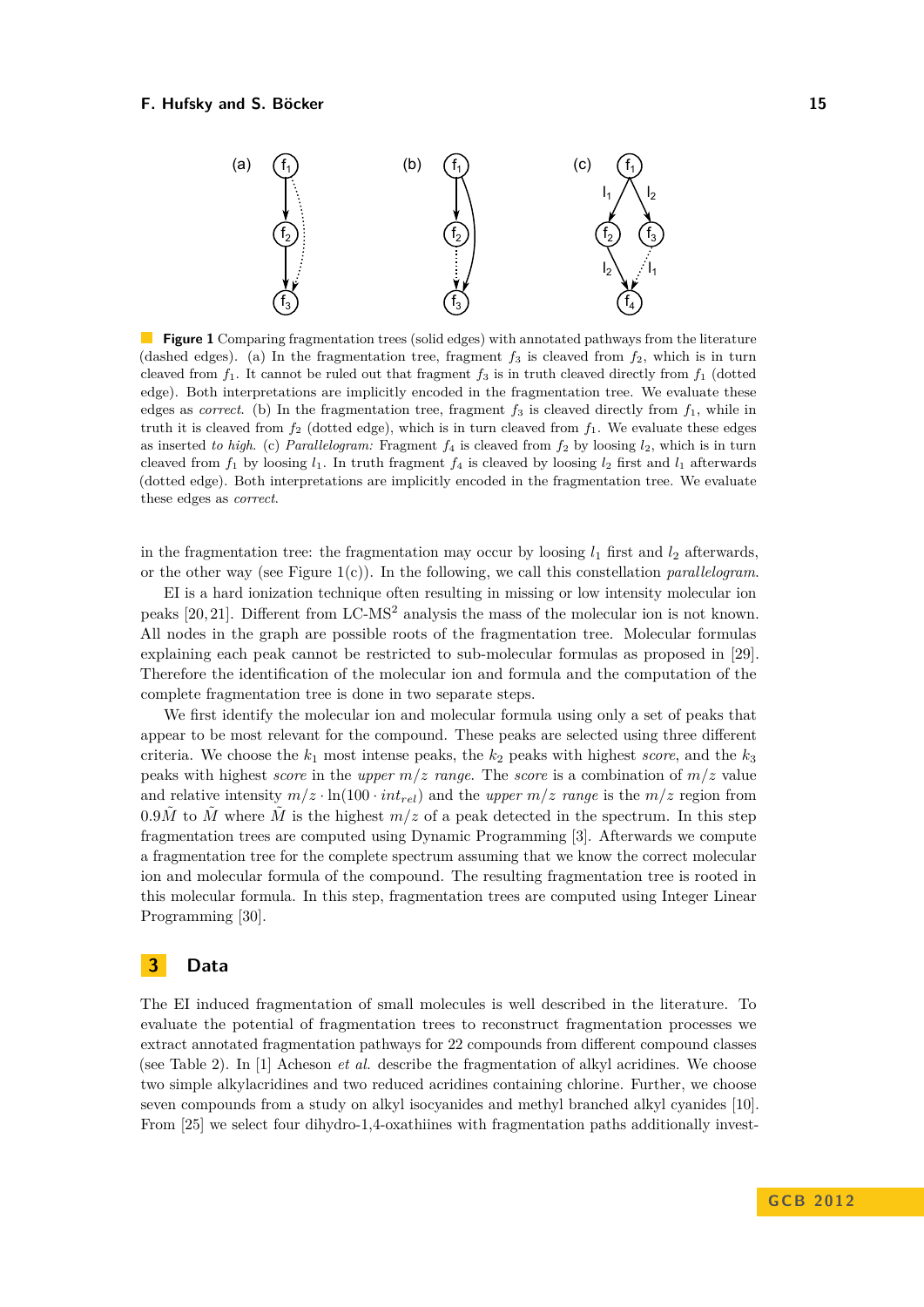<span id="page-4-0"></span>**Table 2** Overview of the 22 reference compounds with fragmentation pathways annotated in the literature. If more than one compound of the same class is used, we denote the class name and give the mass range and average mass.

|                                                            |    | mass               |                      |  |  |  |
|------------------------------------------------------------|----|--------------------|----------------------|--|--|--|
| compound (class)                                           | #  | range              | average              |  |  |  |
| alkyl acridines [1]                                        | 4  | $207.1 - 399.2$ Da | 276.1 Da             |  |  |  |
| alkyl isocyanides & $\alpha$ -branched alkyl cyanides [10] |    | $41.0 - 83.1$ Da   | 69.1 Da              |  |  |  |
| $dihydro-1,4-oxathiines [25]$                              | 4  | $146.0 - 235.1$ Da | 178.8 Da             |  |  |  |
| gossypol [27]                                              |    | 518.2 Da           |                      |  |  |  |
| ephedrine [33]                                             |    | 165.1 Da           |                      |  |  |  |
| 2,1-benzisothiazoline 2,2-dioxide nitro derivatives [4]    | 5  | $214.0 - 242.0$ Da | $228.0\,\mathrm{Da}$ |  |  |  |
| all                                                        | 22 | $41.0 - 518.2$ Da  | $187.6\,\mathrm{Da}$ |  |  |  |

igated with qualitative collisionally induced dissociation (CID) measurements. From [\[27\]](#page-10-15) we extract the fragmentation pathway of gossypol and from [\[33\]](#page-10-16) the one from ephedrine. Further, we choose five 2,1-benzisothiazoline 2,2-dioxide nitro derivatives from [\[4\]](#page-9-17).

As the measured spectra are not available to us, we simulate spectra from the pathways. From the molecular formulas in the fragmentation pathway, we compute exact peak masses, and simulate "measured" spectra by adding a normal distributed error of 10 ppm on the mass of the fragment formula (without considering ionization). Peak intensities of the fragment peaks are taken from the literature. They are either given as actual number or estimated from the plotted spectrum. In addition, we add 70 % noise peaks with uniformly distributed masses smaller than the parent mass, and pareto distributed intensities.

## **4 Results**

# **4.1 Molecular Ion Peak and Formula Identification**

Fragmentation trees enable the identification of the molecular ion and the molecular formula of a metabolite if the molecular ion is present in the spectrum. EI is a hard ionization technique resulting in missing molecular ion peaks in about 30 % of the spectra [\[22\]](#page-10-17). For two compounds in our dataset, namely gossypol and ephedrine, the relative intensity of the molecular ion peak given in the literature was  $0\%$ . We test the identification of the molecular ion and the molecular formula on the remaining 20 spectra containing a molecular ion peak.

To identify the molecular ion peak and its formula an alphabet of potential elements must be provided to the method. For all compounds, we use the six elements most abundant in metabolites, namely carbon (C), hydrogen (H), nitrogen (N), oxygen (O), phosphorus (P), and sulfur (S) [\[18\]](#page-9-3). When analyzing the two compounds in our dataset containing chlorine (Cl), we also add this element to the alphabet. Information on whether a compound contains chlorine can be usually obtained from isotope pattern analysis.

Computing the molecular ion peak and molecular formula requires an average of 4.6 s for each compound. This time includes peak decomposition and graph construction. We discard peaks with no decomposition. We then choose the subset of peaks that appear to be most relevant for the compound as described above. We choose  $k_1 = 10$  and  $k_2 = k_3 = 5$ , resulting in at most 20 peaks if the sets are not overlapping.

For all compounds, the method correctly detect the molecular ion peak. This is not surprising, since the molecular ion peaks have the highest  $m/z$  values in all spectra, based on the generation of noise peaks as described above. For 17 of the 20 compounds  $(85\%)$ , the highest scoring suggestion for both the molecular ion peak and its molecular formula is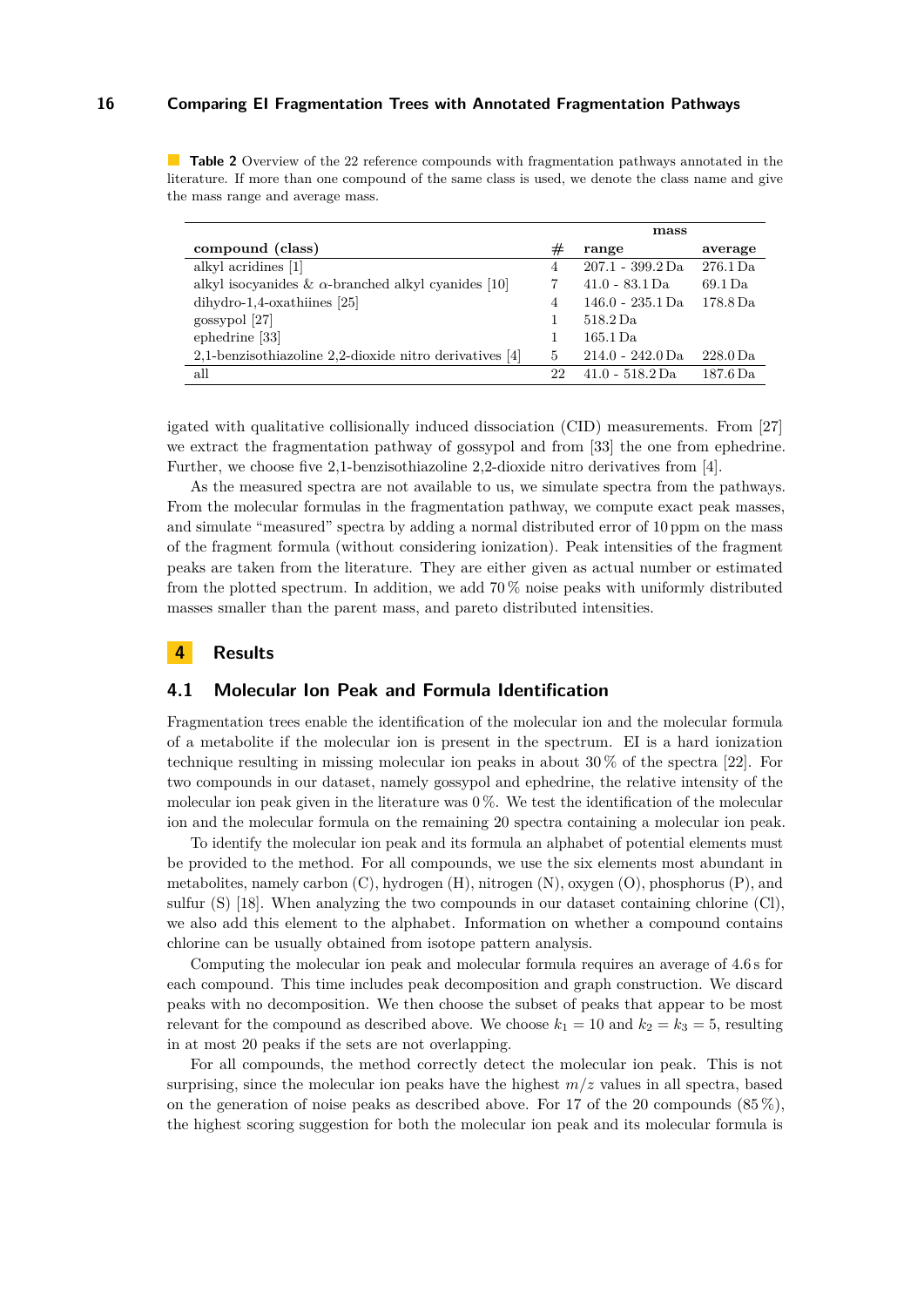#### **F. Hufsky and S. Böcker 17** and the state of the state of the state of the state of the state of the state of the state of the state of the state of the state of the state of the state of the state of the state of the sta

<span id="page-5-0"></span>**Table 3** Results of the tree evaluation. (a) Peak explanations in the annotated pathways compared to the computed fragmentation trees.  ${}^{1}$ Percent of the explanations in the annotated pathways. <sup>2</sup>Percent of the explanations in the computed fragmentation trees. (b) Evaluation of the fragmentation events annotated in the fragmentation trees. For 5 of the 277 correct peak explanations, the fragmentation process leading to this fragment is not given in the literature. (c) Evaluation of the frequency of parallelograms in the annotated pathways. A parallelogram is *closed* if both fragmentation ways are annotated, and *"open"* otherwise. <sup>3</sup>Percent of the "open" parallelograms.

| fragments<br>a)    |       | pathway | tree     |                         |                         |             |          |
|--------------------|-------|---------|----------|-------------------------|-------------------------|-------------|----------|
|                    |       | total   | total    | correct                 | missing                 | additional  |          |
| peak explanations  |       | 296     | 284      | 277                     | 19                      | 7           |          |
| precentage         |       |         |          | $93.6\,\%$ <sup>1</sup> | $6.4\,\%$ <sup>1</sup>  | $2.5\,\%^2$ |          |
| (b) losses         | total | correct |          | correct, but            |                         | to high     | wronq    |
|                    |       |         | to deep  | reverse order           |                         |             |          |
| losses             | 272   | 214     | 31       | 8                       |                         | 19          | 39       |
| percentage         |       | 78.7%   | $11.4\%$ | $2.9\%$                 |                         | $7.0\%$     | $14.3\%$ |
|                    |       |         |          |                         |                         |             |          |
| (c) parallelograms |       | total   | closed   | " $open"$               | different in tree       |             |          |
| parallelograms     |       | 99      | 29       | 70<br>8                 |                         |             |          |
| percentage         |       |         | $29.3\%$ | $70.7\%$                | $11.4\,\%$ <sup>3</sup> |             |          |

correct. For the remaining three compounds, the correct molecular formula is the second suggestion.

# **4.2 Fragmentation Tree Quality**

We compute a hypothetical fragmentation for every compound, assuming that we know the correct molecular ion and molecular formula of the compound. In this step, all peaks of the spectrum are used for computation. Computation, including decomposition and graph construction, requires 1.5 s on average and a maximum of 18.5 s for the largest compound, namely gossypol. For this compound with mass of 518.2 Da, decomposition of all peaks requires 17.9 s (97 % of the total running time).

We compare the computed fragmentation trees with annotated fragmentation patterns from the literature. The fragmentation trees annotate 284 peaks in total (see Table  $3(a)$ ). Only seven of this explanations  $(2.5\%)$  are false positives, that is explanations of noise peaks as fragments. The remaining 277 peaks are annotated with the correct fragment formula. From all 296 fragments described in the pathways from literature 19 (6.4 %) could not be explained. There are different reasonings for a peak not being explained in the tree. For some peaks, the mass deviation of the measured peak mass to the exact mass is to high. This effect is getting stronger for smaller peaks, since mass deviation penalty is dependent of the peak intensity [\[16\]](#page-9-12). For other peaks, the fragmentation step resulting in this fragment gets a bad score. For example, the loss  $C_2H_2N$  that was annotated in the literature as a first fragmentation step for three of the alkyl isocyanides is not included in the list of common losses for EI fragmentation and is not even a combination of these (see Table [1](#page-2-0) and [\[16\]](#page-9-12)). Therefore the fragments resulting from this step could not be identified. Nevertheless, the method is capable of identifying losses that are very specific for a single compound or compound class and therefore not listed as a common loss (see [\[16\]](#page-9-12)).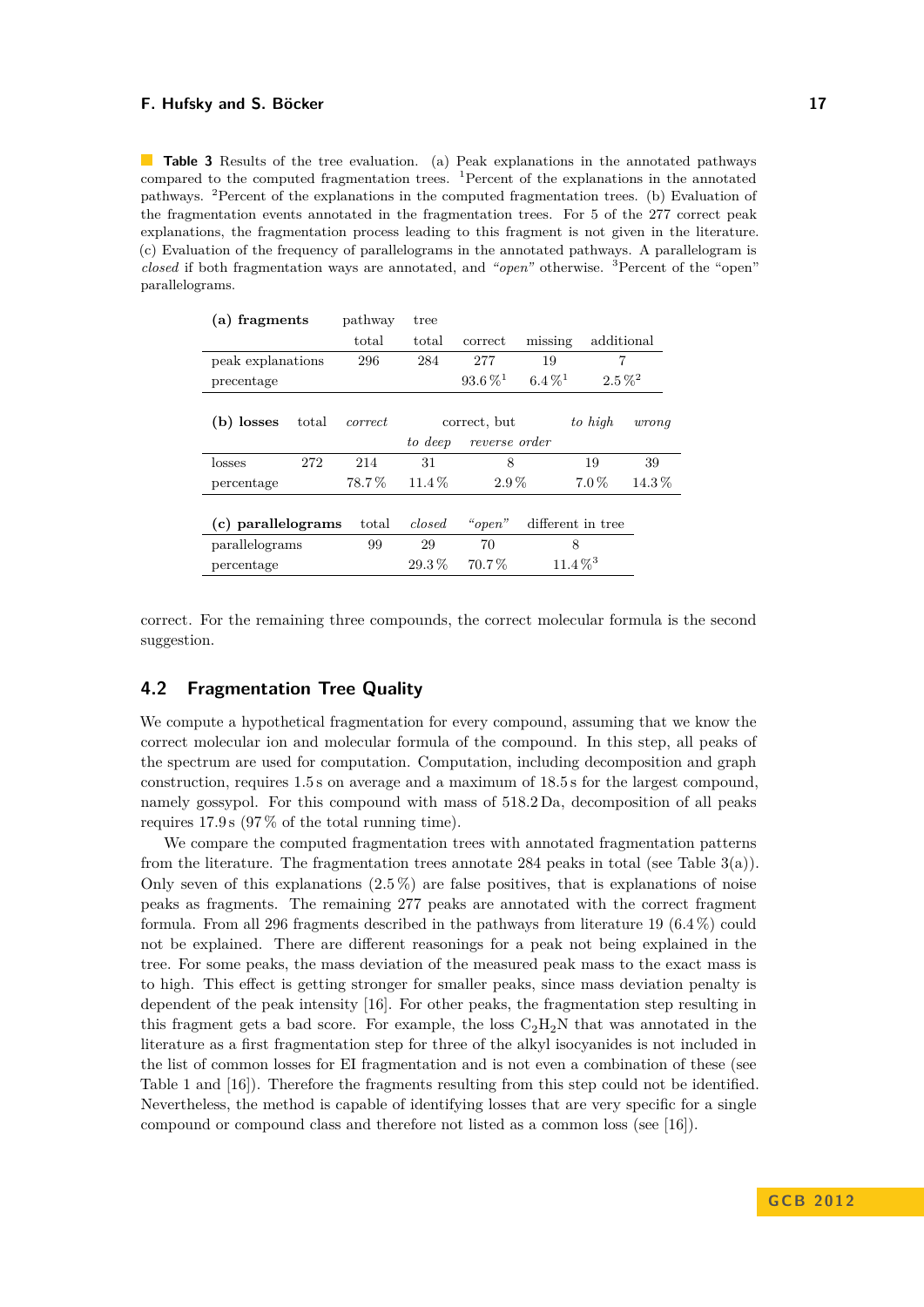<span id="page-6-0"></span>

**Figure 2** Computed fragmentation tree (solid edges) of 5,6-hydro-3-hyroxymethyl-2-methyl-1,4 oxathiine (left) compared to the annotated pathways [\[25\]](#page-10-14) from the literature (right). This compound is a worst-case example to visualize all the things that can go wrong. All fragments are annotated with the correct molecular formula. Dashed edges in the tree are losses from the annotated pathways. Black edges in the fragmentation tree agree with the annotated pathways. Grey dashed edges are additional pathways that could not be computed since the tree property would have been violated. The blue fragment was actually cleaved in *reverse order* from the molecular ion. The green fragments were inserted *to deep*, and the orange fragment was inserted *to high* in the fragmentation tree. The red fragment was inserted into a completely different pathway. Note that mass errors of more than 10 ppm occur as we added the simulated mass error on the mass of the fragment formula (without considering ionization).

Individual edges from the fragmentation tree were compared to those in the annotated pathways, and matching losses were assigned as *correct*. In some cases, consecutive edges of the fragmentation tree can be combined to give the molecular formula of a single fragmentation step in the annotated fragmentation pathways (see Figure [1\(](#page-3-0)a)). In some other cases two consecutive losses in the fragmentation tree are described in reverse order in the annotated fragmentation pathways (see Figure [1\(](#page-3-0)c)). We evaluate those fragments that were inserted *to deep* or in *reverse order* in the fragmentation trees as *correct*, since without a given structural formula and solely from the EI fragmentation data, the correct case cannot be distinguished from our method's suggestion. If the fragmentation step in the resulting fragmentation tree is explained by several consecutive steps in the annotated pathway, the fragment was inserted *to high* (see Figure [1\(](#page-3-0)b)). If the fragment was inserted into a completely different pathway the edge is assigned as *wrong*.

For 5,6-hydro-3-hyroxymethyl-2-methyl-1,4-oxathiine [\[25\]](#page-10-14), we now describe in more detail how we evaluate the edges of the fragmentation tree (see Figure [2\)](#page-6-0). We choose this compound as worst-case example to visualize all the things that can go wrong. The loss of ethene from the molecular ion (146-118) followed by a loss of  $C_2H_3O$  (118-75) as well as a loss of  $C_2H_4O_2$ (118-58) are annotated as *correct*, as they can be found in the annotated pathways. The water loss from the molecular ion (146-128) is also annotated in the literature. In the fragmentation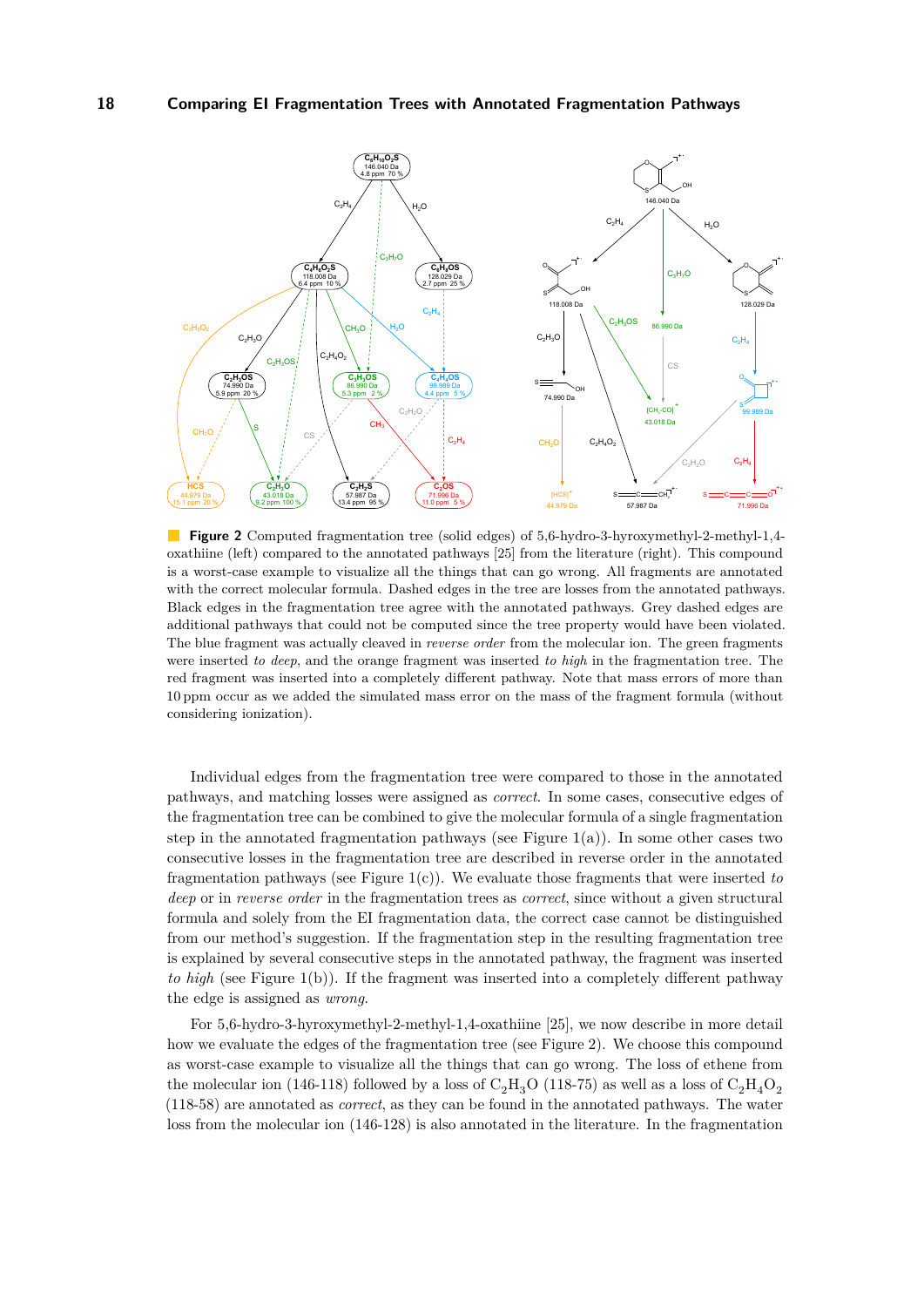<span id="page-7-0"></span>

**Figure 3** Fragmentation trees compared to annotated pathways from the literature. (a) Fragmentation tree (left) and annotated pathway (right) of a 2,1-benzisothiazoline 2,2-dioxide nitro derivative (compound 6 from [\[4\]](#page-9-17)). The grey fragment is not explained in the fragmentation tree as it has very low intensity and results from a rather uncommon loss (see Table [1\)](#page-2-0). Dashed edges in the tree are additional losses from the annotated pathways that cannot be explained by our method since the tree property would be violated. In the literature the edge (150-92) combines two fragmentation steps (150-120-92), since the 120 Da peak is very small. In truth, it is very likely, that this fragmentation always proceeds in two steps, but that the lifetime of the intermediate ions is too short [\[4\]](#page-9-17). The same applies to edge (150-95) combining the two fragmentation steps (150-122-95). (b) The fragmentation tree (left) and the annotated pathway (right) of 6,9-dichloro-2-methoxyacridine [\[1\]](#page-9-15) match completely. Note that mass errors of more than 10 ppm occur as we added the simulated mass error on the mass of the fragment formula (without considering ionization).

tree ethene gets lost first and water afterwards (146-118-100), while in the annotated pathway these losses are cleaved in *reverse order*. Edges between nodes 118-75-43 can be combined to the expected loss of  $C_2H_3OS$  so the loss of sulfur is considered as *correct*. Pulling up the edges between nodes 146-118-87 results in a total loss of  $C_3H_7O$ , so the CH<sub>3</sub>O loss was inserted *to deep* and is considered as *correct* by pull-up. Cleaving fragment 45 directly from 118 is considered as *to high*. Fragment 72 was cleaved by loosing ethene from fragment 100 in the annotated pathway. Therefore the methyl loss (87-72) in the fragmentation tree is annotated as *wrong*.

We use similar reasoning processes to evaluate all hypothetical fragmentation trees (see Figure [3](#page-7-0) for two examples and Table [3\(](#page-5-0)b) for an overview). For 5 of the 277 correct peak explanations, the fragmentation process leading to this fragment is not given in the literature. From the remaining 272 losses in our data set, 214 losses (78.7 %) are assigned as *correct*. From these, 31 fragments (11.4 %) are inserted *to deep* and 8 fragments (2.9 %) are actually cleaved in *reverse order*. Further, we find that 19 fragments (7.0 %) are inserted *to high* and 39 edges (14.3 %) are annotated as *wrong*. We stress that, unlike for the annotation of the fragmentation processes in the literature, our method has no information about the molecular structure of the compounds.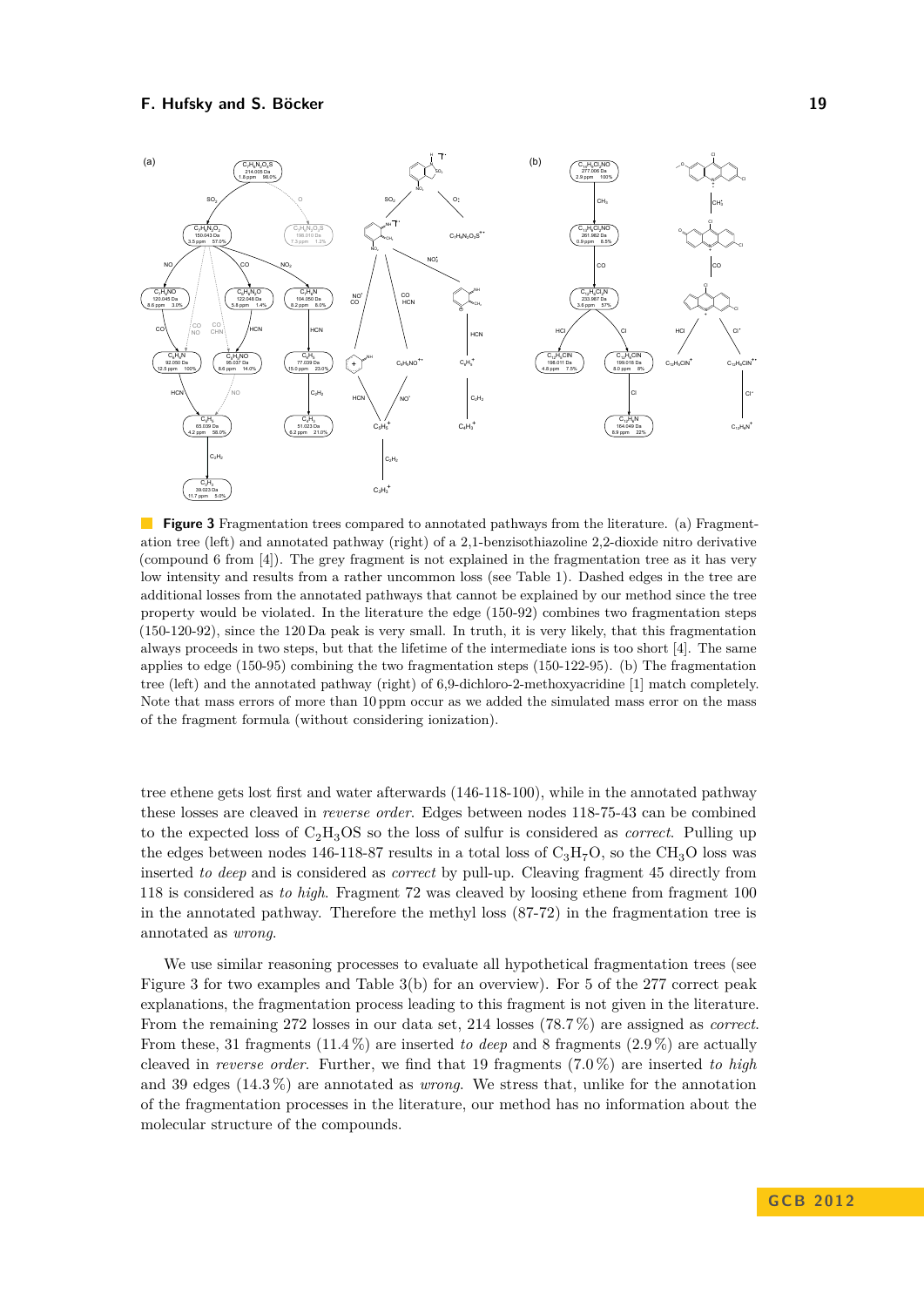## **4.3 Parallelograms**

We evaluate the frequency of *parallelograms* in the annotated pathways from the literature (see Table  $3(c)$ ). As mentioned above, these are constellations where it cannot be decided solely from the data, whether a fragment results from cleaving loss  $l_1$  first and  $l_2$  afterwards or the other way round (see Figure [1\)](#page-3-0), since both intermediate fragment ions are present in the spectrum. In total, we find 99 parallelograms in all but three compounds. 29 of these are *closed*, that is both fragmentation ways are annotated. This is possible since pathways from the literature not necessarily have to be trees. In contrast, our method has to choose one of these fragmentation pathways. For the remaining 70 parallelograms, either the one or the other way is annotated. From these 70 parallelograms, our method selects the other (possibly wrong) pathway in only  $8(11.4\%)$  cases.

# **5 Conclusion**

We show that hypothetical fragmentation trees agree in their general information very well with annotated EI fragmentation patterns. We stress that for the computation of the trees no information about the molecular structure of the compounds is used. It is important to note that fragmentation trees are not a tool to reflect the specific mechanisms of EI fragmentation. We find that often the combination or inversion of edges results in pathways that correspond to the true fragmentation. This is not a major set-back since the relevant fragmentation can be constructed based on the trees. Fragmentation trees are a basis for the further interpretation of EI mass spectra. The information obtained, such as fragment formulas, can be used within other methods, for example to simplify in silico fragmentation and presumably improve its results.

Many available methods for analyzing fragmentation spectra of metabolites are rulebased. Mass spectral features are used for classifying compounds [\[35\]](#page-10-10), Scott [\[32\]](#page-10-18) uses rules for different classes to estimate the molecular mass of the compound, and rules are used to predict the fragmentation pattern of compounds not included in spectral libraries [\[19\]](#page-9-9). Completely unknown compounds may not necessarily follow these known rules for classification or fragmentation. In contrast, the computation and alignment of fragmentation trees is a fully automated and "rule-free" approach that is not limited to known compound classes [\[28\]](#page-10-11). It allows to find similar, not necessarily identical, compounds in a library search and unlike other methods it can report the significance of these hits using a decoy database. Consensus substructures of these hits may be key structural elements of the unknown compound and can be used within molecular isomer generators to enumerate all structural isomers containing these substructures [\[6\]](#page-9-18). This pipeline will suggest only a few molecular structures and thus can greatly reduce manual analysis time.

Fragmentation tree alignment already accounts for the combination of two consecutive edges [\[15\]](#page-9-13). In addition, we find that for some consecutive fragmentation steps the respective ions do not allow to determine the correct fragmentation order solely from the EI data. These constellations occur in 86 % of the compounds. Our method cannot discern the correct fragmentation order solely from the data and will select, based on the scoring properties, the more common and smaller loss twice. In the future, both fragmentation ways should be considered in the fragmentation tree alignment.

**Acknowledgments** F. Hufsky was supported by the International Max Planck Research School Jena. We thank Martin Rempt for pointing out EI fragmentation pathways annotated in the literature.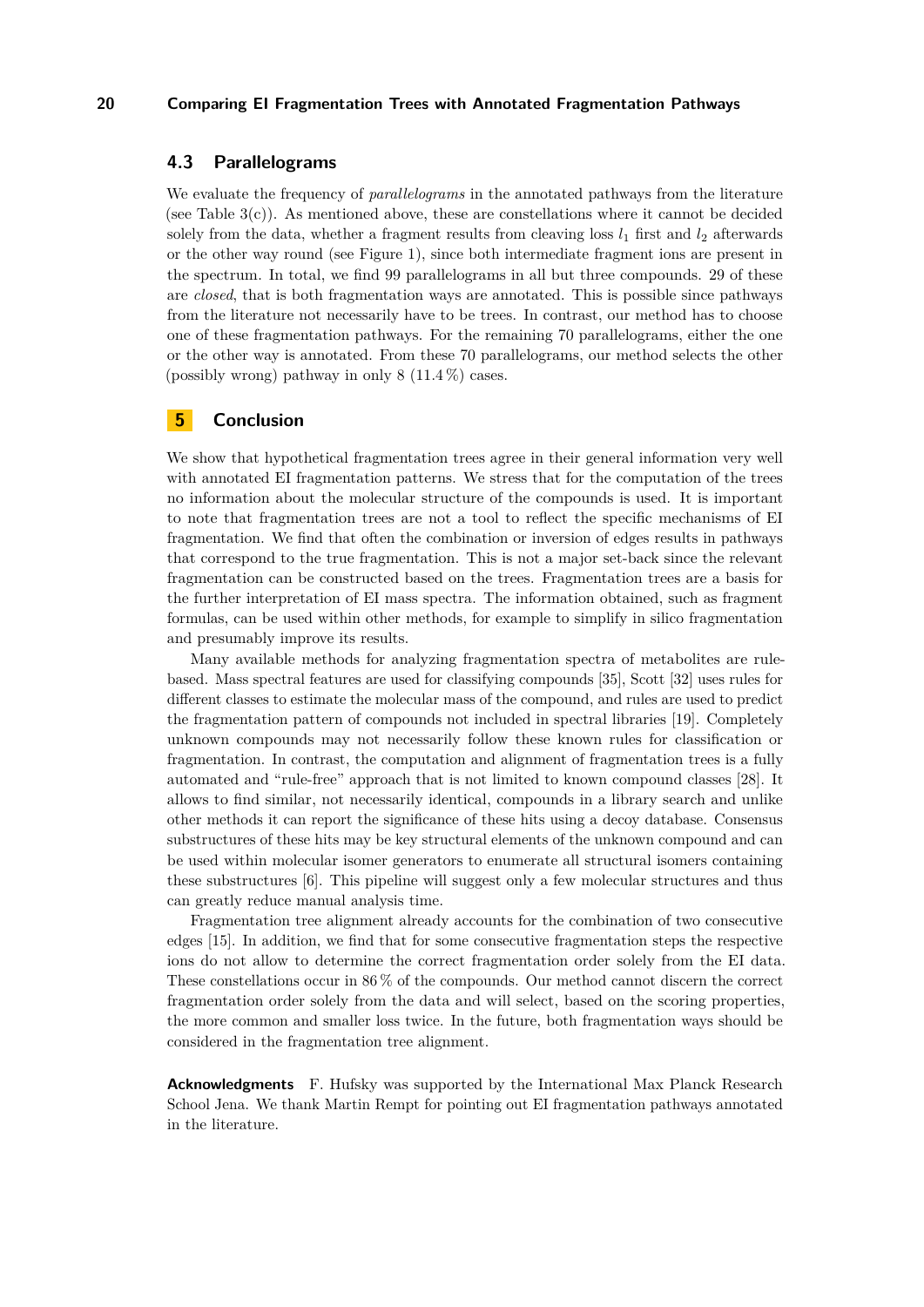#### **References**

- <span id="page-9-15"></span>**1** R. M. Acheson, R. T. Aplin, and R. G. Bolton. Electron impact induced alkyl-group fragmentation on the acridine nucleus. *Organic Mass Spectrometry*, 12:518–530, 1977.
- <span id="page-9-0"></span>**2** R. J. Bino, R. D. Hall, O. Fiehn, J. Kopka, K. Saito, J. Draper, B. J. Nikolau, P. Mendes, U. Roessner-Tunali, M. H. Beale, R. N. Trethewey, B. M. Lange, E. S. Wurtele, and L. W. Sumner. Potential of metabolomics as a functional genomics tool. *Trends Plant Sci*, 9(9):418–425, 2004.
- <span id="page-9-11"></span>**3** S. Böcker and F. Rasche. Towards de novo identification of metabolites by analyzing tandem mass spectra. *Bioinformatics*, 24:I49–I55, 2008. Proc. of *European Conference on Computational Biology* (ECCB 2008).
- <span id="page-9-17"></span>**4** W. Danikiewicz, K. Wojciechowski, R. H. Fokkens, and N. M. M. Nibbering. Electron impact-induced fragmentation of 2,1-benzisothiazoline 2,2-dioxide. *Org Mass Spectrom*, 28:853–859, 1993.
- <span id="page-9-2"></span>**5** K. Dettmer, P. A. Aronov, and B. D. Hammock. Mass spectrometry-based metabolomics. *Mass Spectrom Rev*, 26(1):51–78, 2007.
- <span id="page-9-18"></span>**6** J.-L. Faulon, D. P. Visco, and D. Roe. Enumerating molecules. In K. B. Lipkowitz, R. Larter, and T. R. Cundari, editors, *Reviews in Computational Chemistry*, volume 21, chapter 3, pages 209–286. John Wiley & Sons, Inc., 2005.
- <span id="page-9-4"></span>**7** A. R. Fernie, R. N. Trethewey, A. J. Krotzky, and L. Willmitzer. Metabolite profiling: from diagnostics to systems biology. *Nat Rev Mol Cell Biol*, 5(9):763–769, 2004.
- <span id="page-9-5"></span>**8** O. Fiehn. Extending the breadth of metabolite profiling by gas chromatography coupled to mass spectrometry. *Trends Analyt Chem*, 27(3):261–269, 2008.
- <span id="page-9-1"></span>**9** O. Fiehn, J. Kopka, P. Dörmann, T. Altmann, R. N. Trethewey, and L. Willmitzer. Metabolite profiling for plant functional genomics. *Nat Biotechnol*, 18(11):1157–1161, 2000.
- <span id="page-9-16"></span>**10** W. Heerma and J. J. D. Ridder. The electron-impact-induced fragmentation of some alkyl isocyanides and *α*-branched alkyl cyanides. *Org Mass Spectrom*, 3:1439–1456, 1970.
- <span id="page-9-7"></span>**11** M. Heinonen, A. Rantanen, T. Mielikäinen, J. Kokkonen, J. Kiuru, R. A. Ketola, and J. Rousu. FiD: a software for ab initio structural identification of product ions from tandem mass spectrometric data. *Rapid Commun Mass Spectrom*, 22(19):3043–3052, 2008.
- <span id="page-9-8"></span>**12** M. Heinonen, A. Rantanen, T. Mielikäinen, E. Pitkänen, J. Kokkonen, and J. Rousu. Ab initio prediction of molecular fragments from tandem mass spectrometry data. In *Proc. of German Conference on Bioinformatics (GCB 2006)*, volume P-83 of *Lecture Notes in Informatics*, pages 40–53, 2006.
- <span id="page-9-14"></span>**13** M. Hesse, B. Zeeh, and H. Meier. *Spectroscopic Methods in Organic Chemistry*. Thieme Medical Pub, 1997.
- <span id="page-9-6"></span>**14** E. C. Horning and M. G. Horning. Metabolic profiles: gas-phase methods for analysis of metabolites. *Clin Chem*, 17(8):802–809, 1971.
- <span id="page-9-13"></span>**15** F. Hufsky, K. Dührkop, F. Rasche, M. Chimani, and S. Böcker. Fast alignment of fragmentation trees. *Bioinformatics*, 28:i265–i273, 2012. Proc. of *Intelligent Systems for Molecular Biology* (ISMB 2012).
- <span id="page-9-12"></span>**16** F. Hufsky, M. Rempt, F. Rasche, G. Pohnert, and S. Böcker. De novo analysis of electron impact mass spectra using fragmentation trees. *Anal Chim Acta*, 739:67–76, 2012.
- <span id="page-9-10"></span>**17** J. Hummel, N. Strehmel, J. Selbig, D. Walther, and J. Kopka. Decision tree supported substructure prediction of metabolites from GC-MS profiles. *Metabolomics*, 6(2):322–333, 2010.
- <span id="page-9-3"></span>**18** H. J. Issaq, Q. N. Van, T. J. Waybright, G. M. Muschik, and T. D. Veenstra. Analytical and statistical approaches to metabolomics research. *J Sep Sci*, 32(13):2183–2199, 2009.
- <span id="page-9-9"></span>**19** A. Kerber, R. Laue, M. Meringer, and K. Varmuza. MOLGEN-MS: Evaluation of low resolution electron impact mass spectra with MS classification and exhaustive structure generation. *Adv Mass Spectrom*, 15:939–940, 2001.